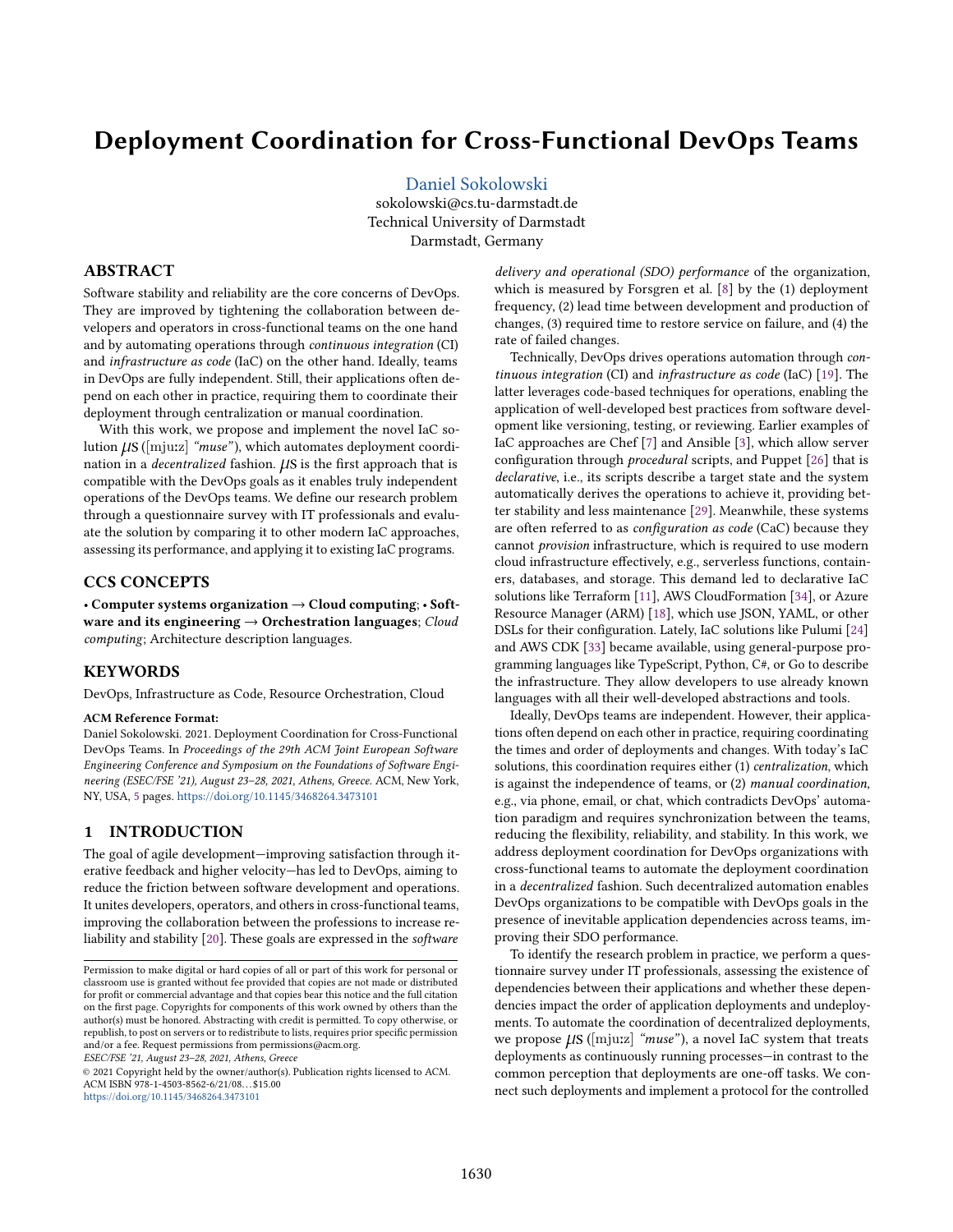sharing and reactive updating of resources, achieving automated coordination across separate deployments and, thus, across independent teams. We plan to compare  $\mu$ S with other IaC solutions and apply it to existing IaC script.

In the following, we present related work [\(ğ2\)](#page-1-0) and our IaC solution for cross-functional DevOps teams in [ğ3.](#page-1-1) Then we describe our evaluation plan [\(ğ4\)](#page-3-0) before reporting the already achieved results in [ğ5](#page-3-1) and providing evidence for our contribution to knowledge [\(ğ6\)](#page-3-2).

## <span id="page-1-0"></span>2 RELATED WORK

Resource Orchestrators. Weerasiri et al. [\[42\]](#page-4-13) provide an overview on resource orchestration for the cloud. Following their reference architecture,  $\mu$ S is a rule engine (it performs rule-based operations for decisions) and a policy enforcement engine (it takes decisions based on policies and external signals). Ranjan et al. [\[31\]](#page-4-14) summarize the programming of resource orchestration operations. Various centralized orchestration solutions for virtualized containers exist, e.g., Kubernetes, Kubernetes Federation, Mesos, and Docker Swarm [\[6\]](#page-4-15). DOCMA [\[12\]](#page-4-16) is an orchestrator for IoT applications that is distributed and decentralized. However, the applications globally define all resources in their scope requiring a centralized view of the system. COPE [\[16\]](#page-4-17) is a distributed policy enforcement engine for cloud orchestrators, enforcing orchestration policies expressing constraints and service-level agreements (SLAs).

Resource orchestrators create, update and delete resources, which is also required in our IaC approach.  $\mu$ S uses resource orchestrators internally for these tasks. However, the focus of this work is on coordinating dependency fulfillment in a decentralized way. In contrast, resource orchestrators rely on centralized mechanisms to fulfill dependencies if they handle them at all.

Infrastructure as Code. Infrastructure as code [\[19\]](#page-4-3) uses machinereadable code to configure and provision, i.e., deploy, systems. It enables applying best practices from software engineering to software operations, e.g., version control, static analysis, or code reviews. Various industrial IaC solutions are available (cf. [ğ1\)](#page-0-0) and Rahman et al. [\[27\]](#page-4-18) performed a mapping study on their discussion in academia. A Terraform based approach for repeatable auto-scaling infrastructure in scientific computing is proposed by Balis et al. [\[4\]](#page-4-19). Guerriero et al. [\[10\]](#page-4-20) performed semi-structured interviews with 44 developers, noticing that maintenance and evolution of IaC require better support and tooling.

Code quality has been studied for CaC systems. Sharma et al. [\[35\]](#page-4-21) analyzed ~ 5 K Puppet projects, identified common code smells, and showed that configuration and design smells often go along. Schwarz et al. [\[32\]](#page-4-22) generalized these findings because such smells are independent of the used technology. Rahman and Williams [\[30\]](#page-4-23) conducted an empirical study on defective CaC scripts, identifying source code properties that correlate with defects. They also identify code smells through qualitative studies of Ansible, Chef, and Puppet scripts and propose corresponding static linters [\[28,](#page-4-24) [29\]](#page-4-7).

 $\mu$ S is a representative of the youngest generation of IaC solutions: It is declarative and leverages a general-purpose programming language.  $\mu$ S supports various cloud providers and is based on Pulumi. In contrast to all other IaC solutions,  $\mu$ S enables decentralized deployments with automated coordination.

Modeling Languages. Modeling languages specify architectures and behavior. E.g., the OASIS standard TOSCA [\[21\]](#page-4-25) models cloud applications and their management. It describes topologies as a graph of components with their relationships. Operational behavior is described in management plans using existing workflow modeling languages, e.g., BPEL or BPMN. Bellendorf and Mann [\[5\]](#page-4-26) give an overview of TOSCA cloud orchestration techniques, extensions, and tools. TOSCA was also applied to DevOps to integrate heterogeneous automation artifacts [\[43,](#page-4-27) [44\]](#page-4-28).

Wurster et al. [\[46\]](#page-4-29) describe the Essential Deployment Metamodel (EDMM), a least denominator metamodel of IaC solutions. TOSCA Light [\[47\]](#page-4-30) is the EDMM-compatible TOSCA subset that was shown to be deployable with 13 IaC solutions using TOSCA Lightning [\[45\]](#page-4-31).

Declarative IaC solutions and modeling languages describe system architectures. However, modeling languages also describe operational behavior, which is automatically derived in declarative IaC. The resource graph model of  $\mu$ S is inspired and compatible with the EDMM. Therefore, system descriptions in modeling languages like TOSCA could be automatically converted to  $\mu$ S, which then provides the operationalization and runtime to execute these specifications in DevOps settings out-of-the-box. This also enables to use (graphical) modeling tools, e.g., from the TOSCA ecosystem, as description languages for  $\mu$ S.

Architecture Description Languages. Architecture Description Languages (ADLs) define the component-level structure of an application. Medvidovic and Taylor [\[17\]](#page-4-32) define that ADLs specify components, connections between them and their configuration, and they provide tools for development and evolution. ADLs exist on various levels, e.g., ArchJava [\[2\]](#page-4-33) defines components in Java and ORS [\[15\]](#page-4-34) treats entire services as components. Terra and Valente [\[38,](#page-4-35) [39\]](#page-4-36) propose a DSL to enforce constraints on structural dependencies in object-oriented software.

ADLs can be used to verify that an application's architecture complies with its specification. Descriptive IaC solutions are similar to ADLs, because they define the system's architecture as resources (components) and their dependencies (connections). However, ADLs do not provide an executable specification, constructing the system from the specification, which is required for deployments. Moreover, they do not cover mechanisms to coordinate decentralized deployments.

# <span id="page-1-1"></span>3 AUTOMATING DECENTRALIZED DEPLOYMENT COORDINATION

In descriptive IaC systems, users define a directed acyclic graph (DAG) where each node is a resource, e.g., a database, container, or network ACL entry, and arcs are dependencies between them, typically due to a contained-in or requires relationship [\[46\]](#page-4-29) between the two resources. These dependencies are transitive and order the deployment, i.e., if resource  $R$  depends on  $S$ ,  $S$  must be deployed before  $R$ , and  $R$  must not be deployed when  $S$  is undeployed.

We use a simple static website with a single index.html page hosted in an AWS S3 bucket as a running example. The deployment description is in [Listing 1](#page-2-0) and defines [Figure 1a;](#page-2-1) the index must be deployed after and undeployed before the bucket. While this is unrealistically simple, it suffices to showcase our approach.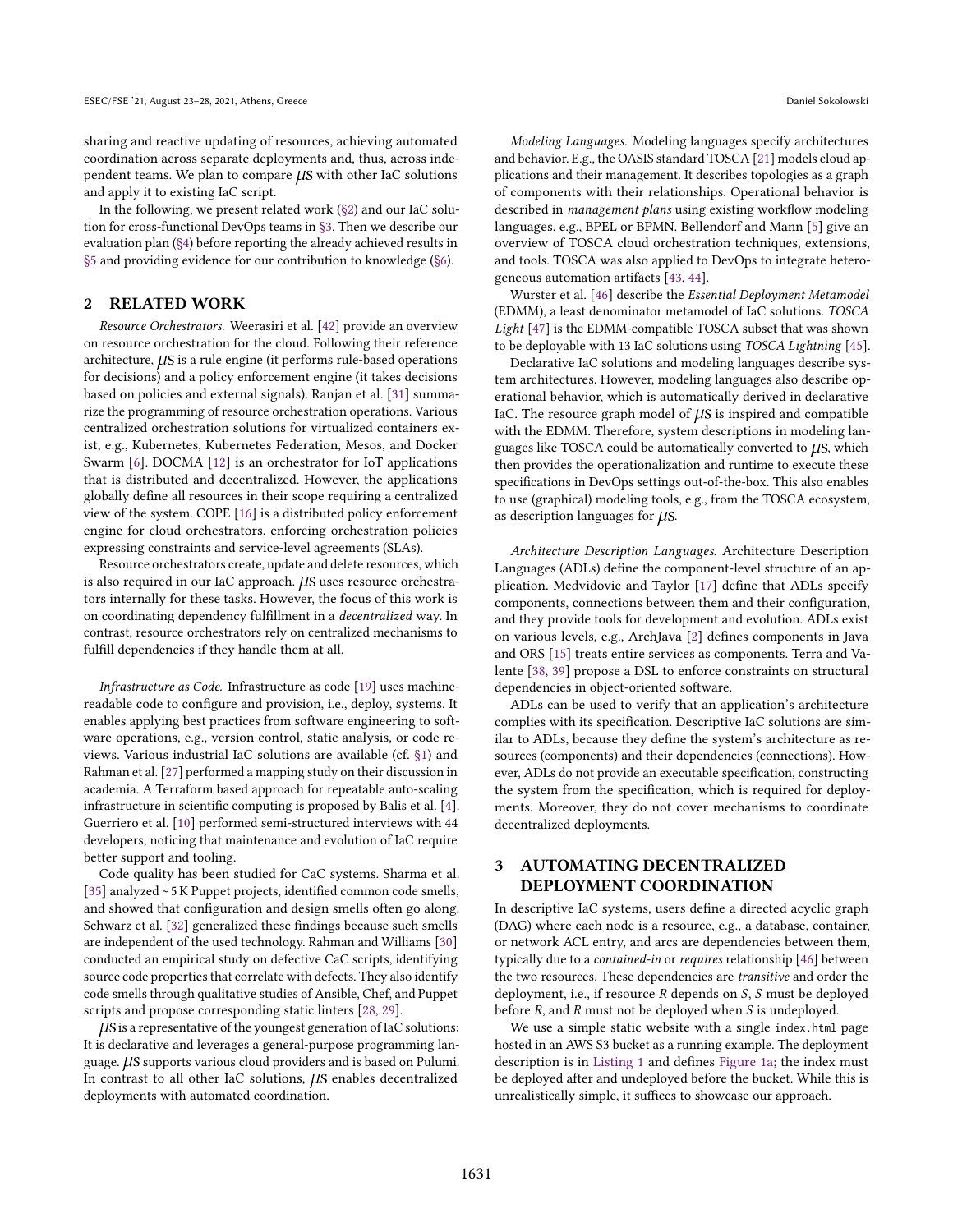Deployment Coordination for Cross-Functional DevOps Teams ESEC/FSE '21, August 23-28, 2021, Athens, Greece

#### <span id="page-2-0"></span>Listing 1: Centralized deployment description of the website.

| 1.1 const bucket = new aws.s3.Bucket('website', {               |
|-----------------------------------------------------------------|
| 1.2 website: { indexDocument: 'index.html' }                    |
| 1.3 $\}$ : // Creates the S3 bucket for the static website      |
| 1.4 const index = new aws.s3.BucketObject('index', {            |
| 1.5 bucket, content, key: 'index.html'                          |
| 1.6 $\}$ ; // Saves the index.html page in the website's bucket |

<span id="page-2-1"></span>



Figure 1: Resource graph of the website deployment.

#### 3.1 Decentralized Deployment

In DevOps, ideally, each team operates its resources independently, including deployment. In the website example, the provider could be responsible for the bucket and the editor for the page in it. To ensure that the index page is only deployed when the bucket is, both teams need to manually coordinate whenever the bucket is deployed, updated or undeployed. This decreases the flexibility of the teams and wastes time due to synchronization. To decouple the deployment times, we propose to treat deployments not as one-off tasks-as all common IaC systems do-but as continuously running processes, updating the deployed resources reactively based on the deployment description and external signals, e.g., changes in other deployments. The editor can start their deployment independently and run it continuously. Whenever the provider starts or updates their deployment, the editor's deployment automatically deploys, updates, or undeploys the index page, without manual intervention.

To enable such behavior, the connections between deployments and inter-deployment resource dependencies must be explicit. For this we propose three new resource types: RemoteConnection for connections to other deployments, Offer to provide resources or information to a connected deployment, and Wish to access the offer of a connected deployment. Using them, the provider and editor specify their connection (Lines [2.1](#page-2-2) and [3.1\)](#page-2-3). The provider offers their bucket (Lines [2.2](#page-2-4) to [2.4\)](#page-2-5) to the editor's deployment in Line [2.5.](#page-2-6) The editor specifies their expectation of the offer by defining a wish in Line [3.2,](#page-2-7) allowing to use the offered bucket via wish.offer (Line [3.4\)](#page-2-8). Together Listings [2](#page-2-9) and [3](#page-2-10) define the resource graph [Figure 1b.](#page-2-1)

#### 3.2 Enabled Use Cases

Asynchronous deployment across teams.  $\mu$ S enables teams to start their deployments independently and deploys resources asynchronously once their dependencies are fulfilled. E.g., the editor starts their deployment before the provider. First, the index is not deployed because its dependency is unsatisfied. Once the provider deploys the bucket,  $\mu$ S automatically deploys the index.

<span id="page-2-9"></span>

| Listing $2: \mu S$ deployment description of the provider. |  |  |
|------------------------------------------------------------|--|--|

<span id="page-2-5"></span><span id="page-2-4"></span><span id="page-2-2"></span>

| 2.1 $const$ editor = new RemoteConnection('editor'); |
|------------------------------------------------------|
| 2.2 $const$ bucket = new aws.s3.Bucket('website', {  |
| 2.3 website: { indexDocument: 'index.html' }         |
| $2.4$ });                                            |
| 2.5 new Offer(editor, 'bucket', bucket);             |
|                                                      |

<span id="page-2-10"></span><span id="page-2-6"></span>

<span id="page-2-7"></span><span id="page-2-3"></span>3.1 const provider = new RemoteConnection('provider'); 3.2 const wish = new Wish<aws.s3.Bucket>(provider, 'bucket'); 3.3 const index = new aws.s3.BucketObject('index', { 3.4 bucket: wish.offer, content, key: 'index.html'

<span id="page-2-8"></span>3.5 });

Safe undeployment across teams.  $\mu$ S ensures that all resources depending on a resource  $R$  are not deployed anymore when  $R$  is undeployed. If  $R$  shall be undeployed, the undeployment of all resources depending on it is triggered and  $R$  is only undeployed after their undeployment is completed. E.g., when the provider undeploys the bucket,  $\mu$ S automatically undeploys the index before.

Reactive updates across teams.  $\mu$ S automatically transports configuration changes across the teams' deployments and triggers reactive updates. E.g., the editor might show the bucket's name (wish.offer.name) in the page's content. If the provider updates the bucket name, this change is transported to the editor's deployment, automatically updating the index page's content.

### 3.3 System Architecture and Design

The runtime of a  $\mu$ S deployment comprises three components: (1) The interpreter generates the target state from the deployment description and a snapshot of the current values of all external signals, e.g., remote offers. The target state is a snapshot of the resource graph described by the deployment description where all resources depending on unsatisfied wishes are pruned, e.g., if the bucket offer is not available, the index page is absent in the target state of the editor's deployment. (2) The driver reads the current deployment state from persistent storage, deploys, updates, and undeploys resources to achieve the target state, and persists the new deployment state for its next invocation. (3) The reactive engine is the only continuously executing component and records changes of external signals, e.g., when a remote offer changes. It triggers the interpreter on changes, which subsequently runs the driver.

To ensure correct behavior, the interpreter and driver may not execute multiple times in parallel. Thus, the reactive engine buffers all changes between invocation of the interpreter and completion of the driver. If during this period a change was observed, the interpreter is directly invoked again. Otherwise the invocation is delayed until the next external change is observed.

Each team can exchange its deployment description, allowing the update of the deployment. Such updates take effect on the next run of the interpreter and driver. Also, the resources deployed by a deployment continue to exist when the deployment stops or crashes. Thus, the deployed applications continue operating when their deployment goes down. However, they will not be updated until the deployment starts again. Across teams, the unavailability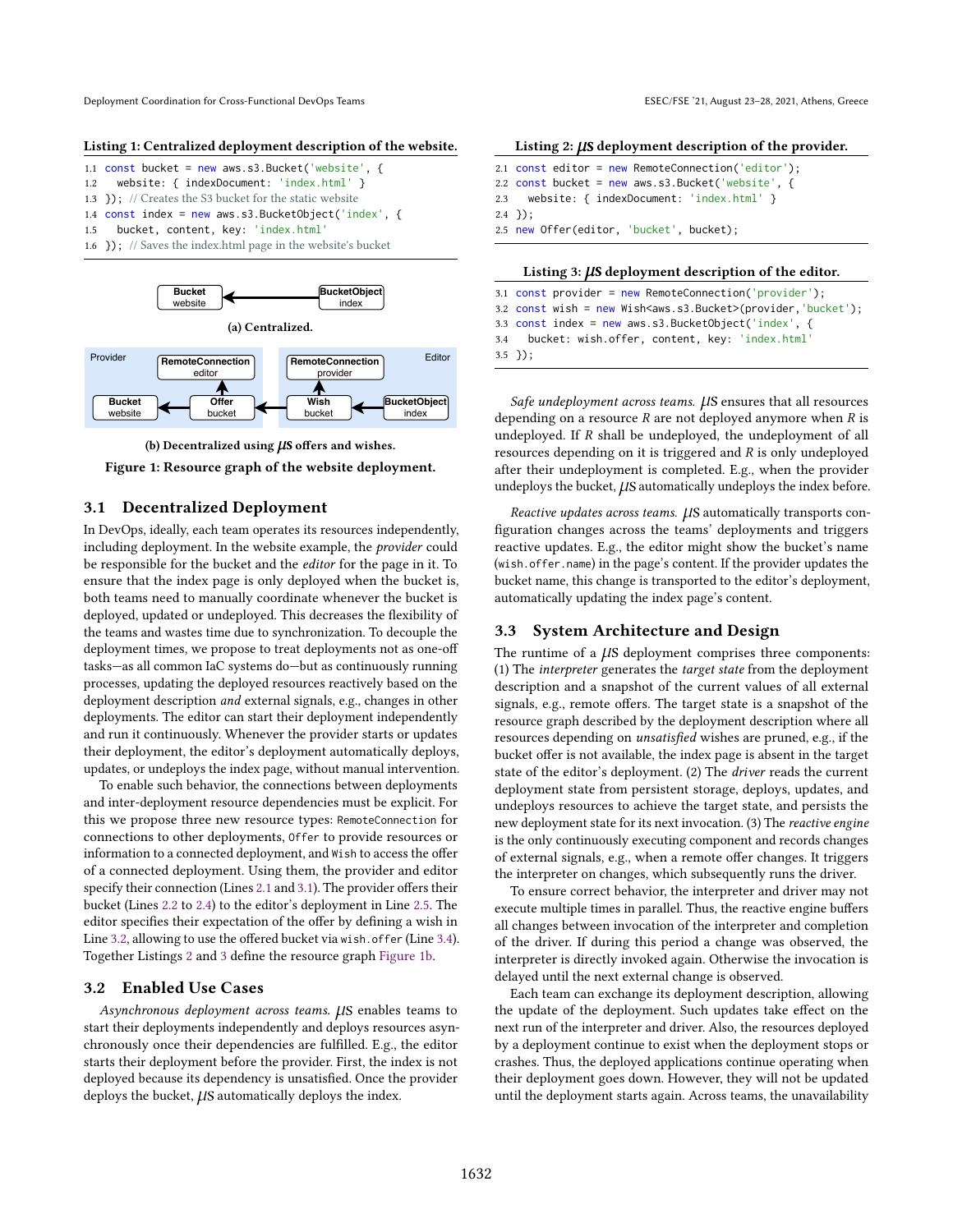of another deployment delays the deployment of its resources. Also, unavailability delays the undeployment of a resource on which resources of the unavailable deployment (transitively) depend.

## <span id="page-3-0"></span>4 EVALUATION

We evaluate the existence of the research problem and  $\mu$ S' effectiveness, performance, and applicability to existing IaC scripts.

To identify the demand for decentralized automated deployment coordination, we perform an empirical study with IT professionals that follows the ACM SIGSOFT guidelines for questionnaire surveys [\[1\]](#page-4-37) and advice from Kasunic [\[13\]](#page-4-38) and Kitchenham and Pfleeger [\[14\]](#page-4-39). We want to find out: (1) How many dependencies do applications have to other applications? (2) Do such dependencies constrain their order of deployment and undeployment? (3) How are deployments coordinated in practice? (4) Do practitioners believe that automated coordination provides better SDO performance than manual coordination? (5) Does the organization's SDO performance influence the answers to the previous questions? For the SDO performance-related questions, validated instruments from Forsgren et al. [\[8\]](#page-4-2) are reused.

To evaluate the effectiveness of  $\mu$ S, we re-implement the deployment of existing applications and compare them with deployments in systems like Pulumi or AWS CDK. The amount of coordination overhead reduction shall be evaluated, and code-based metrics indicating the complexity shall be compared, e.g., lines of code, resource objects, etc. To evaluate  $\mu$ S' performance, we implement a set of microbenchmarks in  $\mu$ S and other systems like Pulumi and AWS CDK, covering simple, typical deployments. Pulumi's examples repository [\[23\]](#page-4-40) is the starting point. With this benchmark suite, we compare the deployment duration, obtain insight into  $\mu$ S' behavior, measure the delay to adapt to changes reactively, and assess the resource consumption. To assess the adaptability, we migrate existing IaC programs to  $\mu$ S. We start with Pulumi TypeScript programs using stack references [\[25\]](#page-4-41), Pulumi's feature to explicitly model dependencies across deployments. These scripts are compatible with µs out-of-the-box; however, to leverage automated coordination, the stack references need to be converted to offers and wishes. To evaluate the migration from other IaC solutions, focusing on their features explicitly modeling dependencies across deployments, we use import and conversion tools from the Pulumi community [\[22\]](#page-4-42) to obtain a  $\mu$ S compatible version. Then we enable  $\mu$ S' automated deployment coordination by applying transformations based on information from the original programs.

## <span id="page-3-1"></span>5 ACHIEVED RESULTS

We organized the Dependencies in DevOps Survey 2021 from January to April 2021. It was filled by 134 IT professionals working in industry, who were advertised through snowball sampling [\[9\]](#page-4-43) on a DevOps mailing list, social media, and in the authors' personal networks. The central insights are that (1) the majority of applications depend on others, (2) such dependencies usually impact the deployment and undeployment order, and (3) deployments across teams typically rely on manual coordination, even though (4) automated coordination promises better SDO performance. The results show the demand for automated deployment coordination.

A first version of  $\mu$ S is implemented as a TypeScript library using Pulumi as driver and Hareactive [\[40\]](#page-4-44) for the reactive engine [\[37\]](#page-4-45) and presented in [\[36\]](#page-4-46). With it, a set of initial evaluations was performed. First, the deployment of the TeaStore [\[41\]](#page-4-47) was implemented in  $\mu$ S, Pulumi, and AWS CDK.  $\mu$ S required 14% and 35% more lines of code.  $\mu$ S enables decentralized automated deployment coordination with small definition overhead. Second, in a microbenchmark  $\mu$ S' deployment duration for a single microservice was compared, showing similar performance to Pulumi and better performance than AWS CDK. Third, the microservice was deployed multiple times with a serial and a parallel chain of dependencies between them.  $\mu$ S deploys the services—as expected—in sequence and parallel, each requiring roughly the same time measured in the single-service experiment. Fourth, we transformed stack references in 64 Pulumi projects from Github to  $\mu$ S offers and wishes. It is easy to adopt  $\mu$ S' automated deployment coordination in decentralized Pulumi deployments using stack references.

## <span id="page-3-2"></span>6 CONTRIBUTION TO KNOWLEDGE

Research on IaC so far either focuses on modeling approaches like TOSCA or CaC solutions like Ansible, Chef, or Puppet (cf. [ğ2\)](#page-1-0). Recent IaC systems that support infrastructure provisioning and leverage general-purpose programming languages, e.g., Pulumi and AWS CDK, are not discussed in scientific research yet.  $\mu$ S is an entrance into this direction, and we presume the discussion of various problems in this field. For instance, such IaC solutions start dissolving the separation of infrastructure and application code, which could be further blurred for, e.g., safe updating and dynamic adaption. Also, we expect work on specializing debugging and testing techniques of general-purpose languages for IaC, improving the currently underdeveloped field of debugging and testing IaC [\[10\]](#page-4-20).

The proposed decentralized mechanism to automate the deployment coordination is novel and enables further decoupling of crossfunctional teams, improving DevOps. It can be further contributed back to modeling languages and implemented at the level of resource orchestrators, enabling decentralized federations suitable to span across organizations, which is not the case for today's centralized orchestrator federation solutions.

#### 7 CONCLUSION

DevOps aims for decoupled cross-functional teams, each independently developing and operating their applications. However, applications depend on other teams' applications, requiring decentralized, asynchronous deployment coordination. We evaluate the practical relevance of this problem and solve it by proposing the  $\mu$ S IaC system, which automates decentralized deployment coordination. We implement  $\mu$ S and describe its evaluation for effectiveness, performance, and applicability to existing IaC scripts.

## ACKNOWLEDGMENTS

The author is advised by Prof. Dr. Guido Salvaneschi, who is associate professor at the University of St. Gallen. This work has been co-funded by the German Research Foundation (DFG, No. 383964710, SFB 1119) and by the Hessian LOEWE initiative (emergenCITY and Software-Factory 4.0).